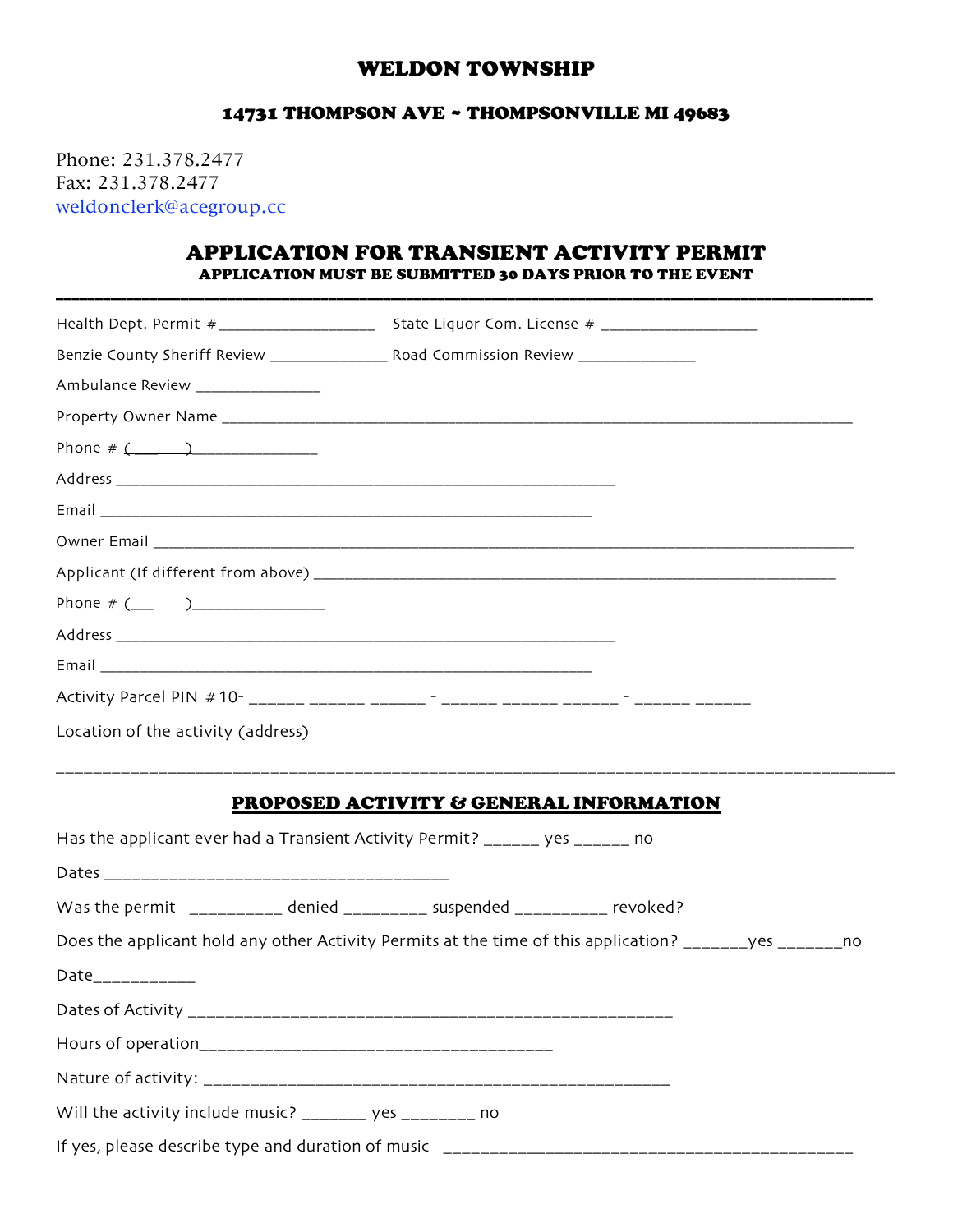Number of participants \_\_\_\_\_\_\_\_\_\_\_\_\_\_\_ Number of parking spaces provided \_\_\_\_\_\_\_\_\_\_\_\_\_\_\_\_\_\_\_\_\_\_\_\_\_\_

Alternate parking area planned? If so where?

Has The County Road Commission been contacted for no parking signs?

\_\_\_\_\_\_\_\_\_\_\_\_\_\_\_\_\_\_\_\_\_\_\_\_\_\_\_\_\_\_\_\_\_\_\_\_\_\_\_\_\_\_\_\_\_\_\_\_\_\_\_\_\_\_\_\_\_\_\_\_\_\_\_\_\_\_\_\_\_\_\_\_\_\_\_\_\_

\_\_\_\_\_\_\_\_\_\_\_\_\_\_\_\_\_\_\_\_\_\_\_\_\_\_\_\_\_\_\_\_\_\_\_\_\_\_\_\_\_\_\_\_\_\_

Liability Insurance \_\_\_\_\_\_\_yes \_\_\_\_\_\_\_no (please attach copy)

Liquor License (if applicable) \_\_\_\_\_\_\_ yes \_\_\_\_\_\_\_ no (please attach copy)

## ADDITIONAL INFORMATION (REQUIRED)

Please provide on a separate sheet of paper, a complete disclosure and description of the following:

- $\div$  Description of any products or services to be provided or sold to the public.
- Procedures to manage parking, traffic and circulation.
- $\cdot \cdot$  Procedures and facilities to manage sanitation.
- ❖ Procedures for crowd control.
- Description of any food or beverages to be sold or provided without charge, including a discloser of whether consumption of alcohol is anticipated.

For activities, businesses or gatherings that may attract more than five (5) customers or attendees at any one time, a sketch plan of the site or facility shall be provided, on a separate sheet of paper. The sketch plan shall indicate the location of parking, sanitation, events or sales, refuse containers and other materials or facilities. The application shall be accompanied by documentation of the status of all local or county authority approvals for sanitation, traffic control, public safety, or other approval standards.

A signed acknowledgement by both the owner and the applicant that any inaccurate or erroneous information on the application form or any failure to abide by any requirements of this ordinance, including any conditions that may apply to the permit, shall be grounds for the suspension and/or revocation of the Transient Activities Permit as provided in Section 9 hereof.

I hereby depose and say, under the penalties of perjury, that all if the statements and/or information contained herein or submitted with this application are true. If any statements and/or information are found at a later date to be false, this permit shall become null and void.

| > Signature of Property Owner<br>➤<br>____________________________________ |                                                   |  |  |  |  |  |  |  |
|----------------------------------------------------------------------------|---------------------------------------------------|--|--|--|--|--|--|--|
|                                                                            | (Must be signed by owner to be valid)             |  |  |  |  |  |  |  |
| $\triangleright$                                                           | $\triangleright$ Signature of Applicant           |  |  |  |  |  |  |  |
| ➤                                                                          | $\triangleright$ Approved _______ Denied ________ |  |  |  |  |  |  |  |
| ➤                                                                          | $\triangleright$ Comments & Conditions            |  |  |  |  |  |  |  |
|                                                                            |                                                   |  |  |  |  |  |  |  |
|                                                                            |                                                   |  |  |  |  |  |  |  |
|                                                                            |                                                   |  |  |  |  |  |  |  |

• WELDON TOWNSHIP, in granting this permit, does not endorse any cause or event supported by the Transient Activity.